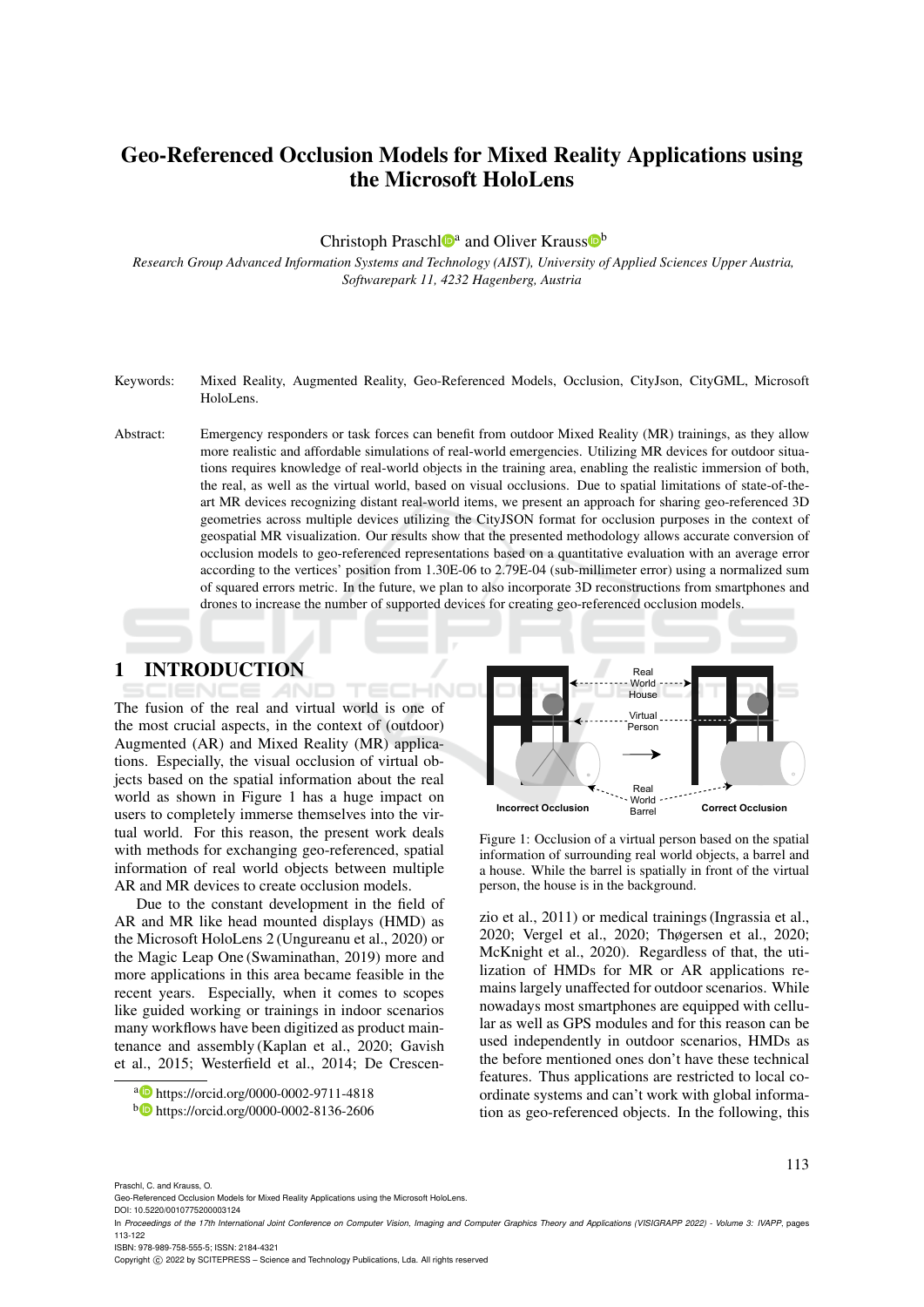also means that information about for example spatial features can hardly be exchange within a multi-user setting and every device has to create and update its own occlusion model of the surrounding environment.

We already tackled the problem of the missing link to the global position and orientation in a previous publication (Praschl et al., 2020) by extending the Microsoft HoloLens with an external GPS, compass and cellular module, which allow us to synchronize the local coordinate systems of multiple devices within one global system. To the moment, this extension was only used to synchronize the position of multiple users and to trigger events based on these positions in a shared virtual world in the context of outdoor training simulations of emergency response or disaster operations. Based on the results of this previous work, we present advanced methodologies to exchange geo-referenced information about real world objects to create occlusion models as the next step to a spatially unlimited outdoor training system.

## 2 PROBLEM STATEMENT

While state-of-the-art AR and MR devices as the Microsoft HoloLens 2 are capable of creating occlusion models of their surrounding environment in real-time for indoor applications, those devices face their limitations in outdoor scenarios, because of narrow working distances up to  $3.5$  meters (Hübner et al., 2020) as shown in Figure 2. Next to the working distances, current head mounted displays in the context of MR are also not capable of associating their local coordinate system with a global position and orientation. Therefore such devices face additional limitations for (outdoor) usages in terms of multi-user purposes, since spatial information can hardly be exchanged or merged. This problem can partially be solved with Microsoft's MR technology by exchanging the room model (Van Schaik, 2017) or using "Spatial Anchors" (Turner and Coulter, 2019). While the first approach works well especially for indoor applications because of many unique and recognizable spatial features, it does not work that well in outdoor scenarios, where such features are often out of range of the limited working area. One advantage of Microsoft's room models is that the underlying mesh can be shared across multiple devices, as a trade-off, it will only be updated within the scan range of the current device. Scans of other participants as well as distant, moving objects will not affect the occlusion model. For this reason, virtual objects may be covered wrongly. The second concept, the so-called "Spatial Anchors", allows associating local, visual features



Figure 2: Schematic visualization of the scan range with real world objects in range and such ones that are not included into the environment model.

with a decoupled coordinate system and like this enables linking the relative position of other virtual objects to those anchors. Since "Spatial Anchors" can be synchronized across multiple devices, it also allows exchanging associated child objects. One drawback of this technology is again a spatial limitation of 3 meters to avoid positional errors of referenced virtual objects. In addition to this problem, "Spatial Anchors" are dependent on the associated visual features. This means, that big visual changes of the environment, will disable the anchor and for this the possibility of synchronized objects.

Geometry file formats as OBJ (Chen, 2003) or COLLADA (Khronos Group Inc., 2008) are commonly used to exchange digital 3D models amongst various applications, but are not intended to represent global information. For the purpose of geo-referenced models, other file formats as GML (Portele, 2007), CityGML (Gröger and Plümer, 2012), CityJSON (Ledoux et al., 2019a) or KML (Nolan and Lang, 2014) are available. These file formats are using global coordinate systems such as the EPSG::4326 or the WGS::84 system of the Global Positioning System (GPS) (Kaplan and Hegarty, 2017) instead of a three-dimensional Cartesian system as commonly used in 3D engines as Unity (Haas, 2014) or by MR devices. The difference in these systems compared to a Cartesian one is the representation of coordinates based on angular measurements as longitude and latitude, next to the altitude information to map the global position on earth, as shown in Figure 3. Because of that, the utilization of geo-referenced models within a Cartesian application requires a projection of the coordinate system based on e.g. a reference point. Due to the missing link to the global position of devices such as the Microsoft HoloLens 2, this reference point is not available. To overcome this problem, the reference can be statically defined on system start, for example via user input with the risk for errors or dynamically by incorporating an external GPS module.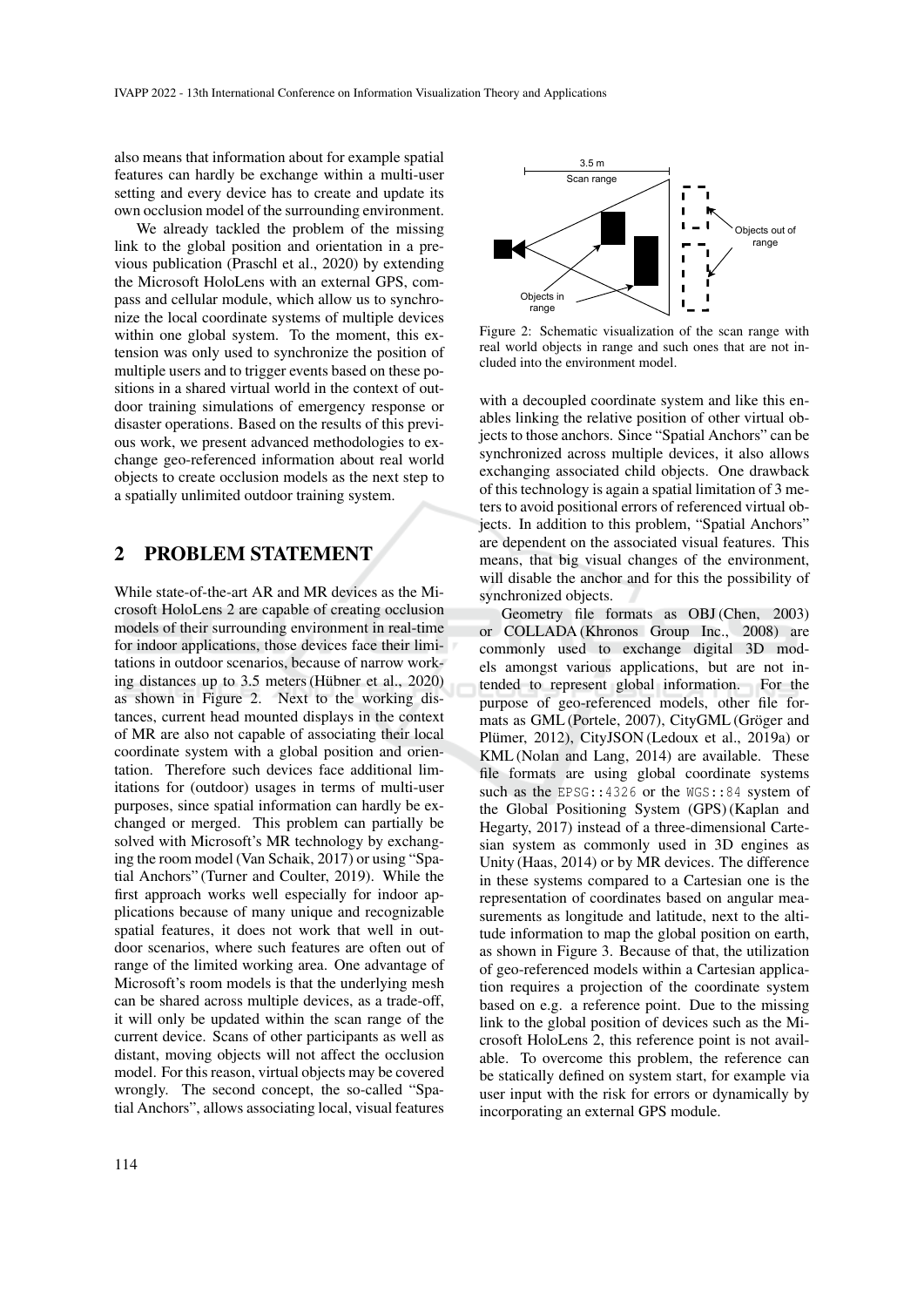

Figure 3: Comparison of a classic Cartesian coordinate system and the EPSG: : 4326 system.

### 3 STATE OF THE ART

The creation of virtual clones of real world objects is strongly connected with the field of 3D reconstruction. Algorithms from the field of Computer Vision and Robotics as the Visual-SLAM algorithm (Taketomi et al., 2017) are well established and allow to map the real world characteristics based on monocular images and videos, but also from depth information in the form of point clouds. While the first type of information can be obtained with monocular RGB cameras, the depth data can be created using specialized depth cameras (Izadi et al., 2011), as well as Time-of-Flight (Nguyen et al., 2018) or Li-DAR sensors (Tachella et al., 2019). This heterogeneous information can be utilized by different reconstruction applications, as Bentley's ContextCapture, RealityCapture or Agisoft's Metashape, which allow combining these sources of data and also incorporate additional meta information as GPS positions to create geo-referenced models (Kingsland, 2020).

Next to such on-premise applications, there are also specialized 3D scanning devices (Javaid et al., 2021), but also AR and MR devices that are capable of reconstructing the surrounding environment. While 3D scanners are used to create detailed digital twins of partially distant object surfaces in the context of e.g. 3D printing (Haleem et al., 2020) or land survey (Wu, 2021), those devices sometimes also support geo-referenced scans (Heinz et al., 2015). In contrast to that, object reconstruction methodologies in AR and MR devices are commonly used for less advanced purposes like the determination of comparatively rough occlusion models in the near space and for this don't require such a high level of detail and also don't consider global positions. Due to spatial limitations, such occlusion models are also updated one by one within the available scan range and in the case of the Microsoft HoloLens only for the device itself. Thus, the environment outside the range is completely unknown or may be outdated since a

previous scan. To incorporate occlusion models of multiple devices, they have to be exported and imported. When importing such a model, devices such as the Microsoft HoloLens compare the model with the surrounding environment and try to find its position within it and update the local coordinate system based on this knowledge without any global reference. This process is designed to make use of only one single occlusion model, and does not allow supplementing additional geo-referenced information or to adapt individual parts.

### 4 METHODOLOGY

To overcome the missing link of three-dimensional occlusion models in the context of AR or MR applications, we propose the integration of geo-referenced geometry files in the form of the CityJSON format. This file format is based on the JavaScript Object Notation (JSON) (Bray et al., 2014) and is used for 3D models within a freely definable coordinate system. It is focusing on city models to create light-weight digital representations of e.g. buildings or bridges, but also supports any generic object. Since CityJ-SON is a subset of the standardized CityGML data model and for this purpose supports bidirectional conversions between both file formats, it can be widely used in multiple applications. In addition to that, CityJSON has less storage requirements as the Extensible Markup Language (XML) (Bray et al., 2000) based CityGML format due to the lower overhead of JSON compared to XML. For this reason, it is more suitable for exchanging information (Ledoux et al., 2019b; Zunke and D'Souza, 2014). Listing 1 shows an excerpt of a geo-referenced object utilizing the EPSG::4326 coordinate system.

Listing 1: CityJSON sample of a geo-referenced object with a truncated vertice and bounadries list.

```
{
 "type": "CityJSON",
 " version ": "1.0",
 " metadata ": {
  " referenceSystem ": " EPSG::4326",
  " geographicalExtent ": [...],
  " presentLoDs ": { "1.0": 1 }
 },
 " CityObjects ": {
  " Testcube ": {
   " type ": " GenericCityObject ",
   " geometry ": [{
     "type": "Solid", "lod": 1,
     "boundaries":[[|0,1,2]]],...]
```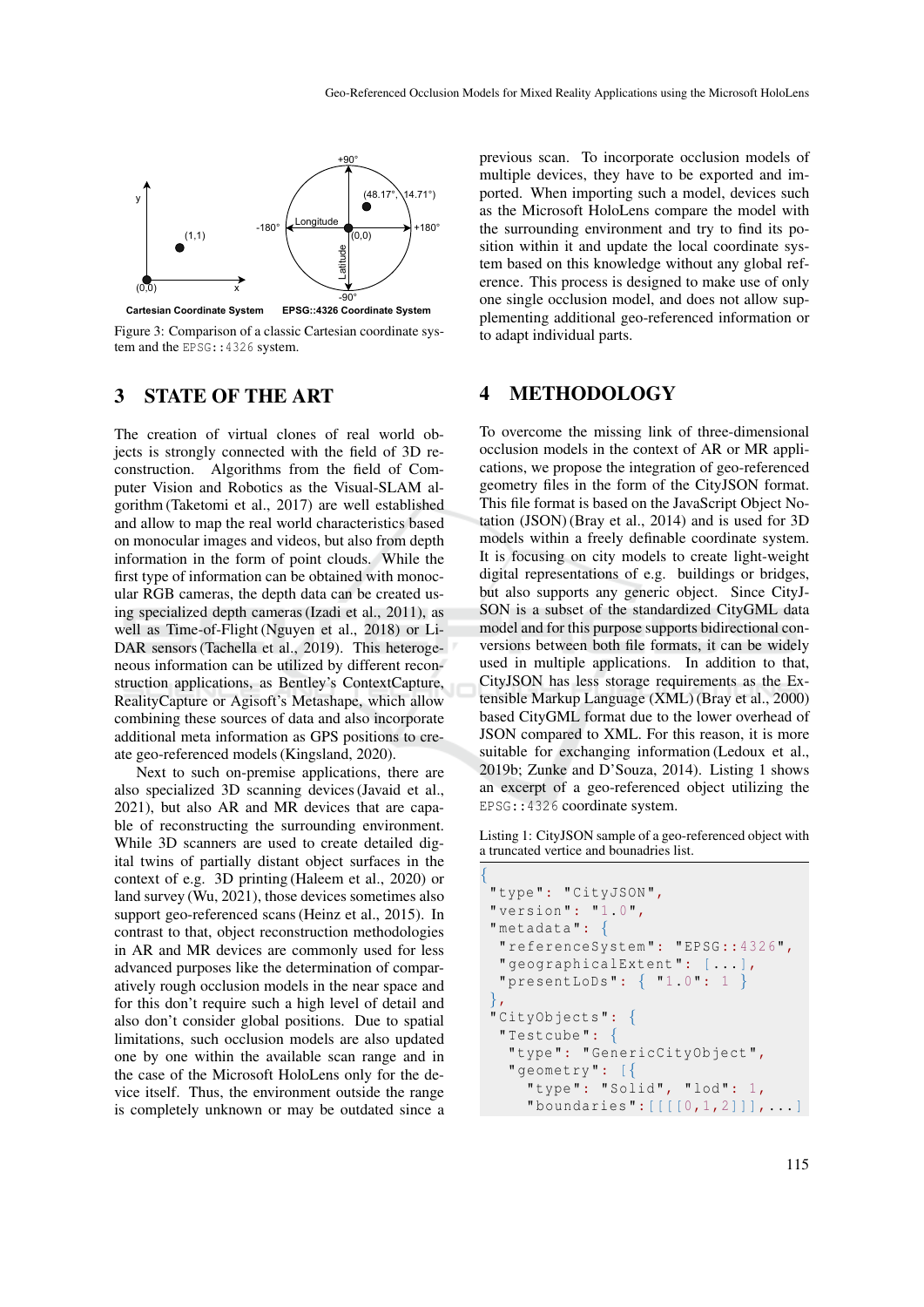}}  
}  
;\n
$$
\}
$$

The utilization of CityJSON in the context of local, Cartesian coordinate systems as used by most AR and MR devices as the Microsoft HoloLens, requires the projection of the coordinates. Therefore, the proposed methodology requires at least one known reference point in the local coordinate systems with associated global information, as well as the knowledge about the orientation offset  $\alpha$  around the applicate axis between both coordinate systems. To make the system more tolerant of input mistakes, we suggest the utilization of a GPS module, that is used to determine the global position of the used device instead of manual inputs. Knowing the global referenced position with a radiant based latitude  $\phi_1$  and longitude  $\lambda_1$ allows to calculate the local distance δ relative to the earth radius *r* with 6378137 meters between the device *d* and any local point *p* of an arbitrary mesh, as well as the bearing angle θ. This enables the conversion between the coordinate systems with  $\phi_2$  and  $\lambda_2$  as global counterparts of the local system. The opposite conversion requires the Haversine formula to calculate the global distance  $\delta_2$  using the interim calculation *a* and the bearing  $\theta_2$  between the geo-referenced device position and any global coordinate as notated in Equation 1 to 7 (Veness, 2019). IHNO

$$
\delta = \sqrt{(p_x - d_x)^2 + (p_y - d_y)^2}/r
$$
 (1)

$$
a = \sin^2((\phi_2 - \phi_1)/2) + \cos(\phi_1) \cdot \cos(\phi_2) \cdot \sin^2((\lambda_2 - \lambda_1)/2)
$$
 (2)

$$
\delta_2 = r \cdot 2 \cdot \arctan\left(\sqrt{a}, \sqrt{1-a}\right) \tag{3}
$$

$$
\theta = \text{atan2}(p_y - d_y, p_x - d_x) + \alpha \tag{4}
$$

$$
\theta_2 = \frac{atan2(sin(\lambda_2 - \lambda_1) \cdot cos(\phi_2), cos(\phi_1))}{}
$$

$$
sin(\phi_2) - sin(\phi_1) \cdot cos(\phi_2) \cdot cos(\phi_2), cos(\phi_1)
$$
  
\n
$$
sin(\phi_2) - sin(\phi_1) \cdot cos(\phi_2) \cdot cos(\lambda_2 - \lambda_1)) - \alpha
$$
 (5)

$$
\phi_2 = a\sin(\sin(\phi_1) \cdot \cos(\delta) + \cos(\phi_1) \cdot \sin(\delta) \cdot \cos(\theta)) \tag{6}
$$

$$
\lambda_2 = \lambda_1 + \frac{atan2(sin(\theta) \cdot sin(\delta) \cdot cos(\phi_1))}{cos(\delta) - sin(\phi_1) \cdot sin(\phi_2))}
$$
 (7)

### 5 IMPLEMENTATION

The implementation of the proposed system is based on a client-server architecture as shown in Figure 4, with a Python (Van Rossum and Drake Jr, 1995)

based server for persisting as well as exchanging georeferenced models using a RESTful (Fielding, 2000) interface and multiple AR/MR clients utilizing these models for occlusion purposes. These clients are created with the Unity Game Engine for the Microsoft HoloLens 2 as target platform. The basic concept of creating geo-referenced models is independent of the target platform in general, but is intended to import and export occlusion models created with Microsoft's Mixed Reality Toolkit (Microsoft, 2021) and for this requires a compatible device.





Figure 4: The proposed system architecture with multiple clients based on the Microsoft HoloLens 2 and a server application for exchanging geo-referenced models.

# 5.1 Client

The client application is based on the Unity Engine in the version 2019.4.19f1. It is used to (I) request georeferenced models from the server application, (II) to use those models for occlusion purposes, and to (III) convert arbitrary Mesh objects to CityJSON representations, which are (IV) again forwarded to the server. For this reason, CityJSON's domain model has to be converted to Unity's object domain model and vice versa. The mapping between these domain models is shown in Figure 5, highlighting the related classes and properties of both worlds. Based on this class diagram, the fundamental differences are visible, starting with single floating point precision coordinates in Unity's Vector3, compared to the double-precision based representation for geo-referenced coordinates using Position. Single-floating point precision is not sufficient for representing coordinates with submeter accuracy within longitude, latitude and altitude based systems as EPSG::4326 or WGS::84 (Reddy et al., 2000). Note that CityJSON is not limited to these coordinate reference systems, but this simplification is used for the client side conversion process. Among other differences, it has also to be stated that Unity is limited to triangular polygons, represented as a sequence of indices within the triangles property of the Mesh class, while CityJSON supports any type of polygon using its Face representation. This characteristic requires an additional triangulation pro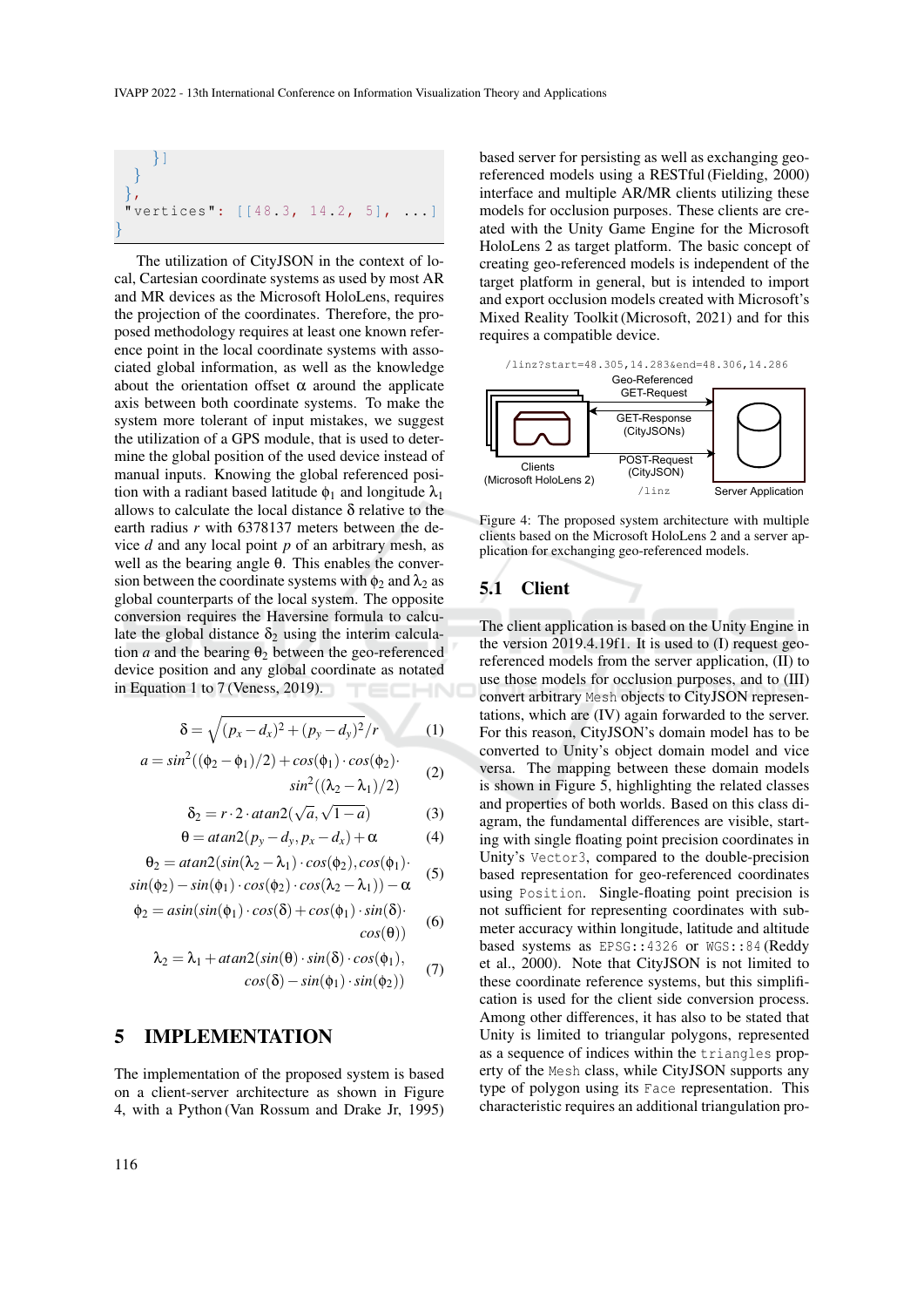cess, when translating between both worlds. The conversion of the two coordinate representations with Vector3 and Position is shown in Listing 2.

Listing 2: The methods for converting between local and global coordinates in pseudo code based on the methodology presented in Section 4.

```
localDist(px, py, dx, dy){
  x = pow (px - dx)y = pow (py - dy)return square (x + y) / 6378137
}
qlobalDist (lat1, lon1, lat2, lon2) {
 a = \sin 2 ((\ln 2 - \ln 1)/2) +cos (lat1) * cos (lat2) *sin2 ((lon2 - lon1) / 2)return 6378137 * 2 *
         atan2 ( square (a) ,
                square (1-a))
}
localBearing (px, py, dx, dy, a) {
return atan2 (py - dy, px - dx) + a
}
globalBearing (lat1, lon1, lat2,
  lon2, a) {
 return atan2 (sin (lon2 - lon1) *cos (lat2), cos (lat1) *\sin(\text{lat2}) - \sin(\text{lat1}) *
     cos(lat2)cos (lon2 - lon1) ) - a
}
distantLat (lat1, dist, bearing) {
 return asin (sin (lat1) * cos (dist) +cos (lat1) * sin (dist) * cos (bearing ))
}
distantLon (lat1, lon1, lat2, dist,
   bearing ){
 return lon1 + atan2 (sin ( bearing) *sin (local_distance) *
   cos (lat1), cos (dist) -
   sin(lat1) * sin(lat2)}
Vector3 toLocal (Vector3 start,
   Position reference , Position
   toConvert, alpha) {
 d = globalDistance ( reference .lat ,
    reference .lng , toConvert .lat ,
```

```
toConvert . lng )
```

```
b = globalBearing ( reference .lat ,
    reference.lng, toConvert.lat,
    toConvert .lng , alpha )
return start + b * d
}
Position toGlobal (Vector3 start,
   Position reference , Vector3
   toConvert, alpha) {
d = localDist (start.x, start.y,
   toConvert.x, toConvert.v)
b = localBearing (start.x, start.y,
     toConvert.x, toConvert.y,
    alpha )
lat = distantLat (reference.lat, d)
 lon = distantLon (reference.lat,
    reference.lng, lat, d, b)return Position (lat, lon,
    toConvert .z - start .z +
    reference . alt )
}
```
The proposed system is dedicated for occlusion models and for this reason doesn't consider textures. Instead of that, Microsoft's MRTK Occlusion material is used. Although, the system can be used for converting any Mesh object to a CityJSON representation, it is primarily intended for exchanging geo-referenced environmental models. To access such a model in the context of Microsoft MR devices, the IMixedRealityDataProviderAccess service can be utilized to retrieve the mesh of the current spatial environment. This mesh can be converted with the proposed methodology to a CityJSON representation, which in turn can be sent to the server and like that exchanged with other system participants. The IMixedRealityDataProviderAccess service allows to access the environment model using one or multiple coherent meshes. These meshes are separated based on a maximal number of vertices and do not consider real world objects, thus parts of an object may be part of the first mesh, while the remaining parts are in another mesh. Due to that, the semantic meaning of a sub-mesh is hardly identifiable, and so CityJSON's GenericCityObject type should be preferred in the conversion process, since it does not limit the mesh to a specific semantic depiction. In addition to that, there is also no information about the level of detail (LoD) so the default value of 1 should be used. To extract individual objects from the environment model, we propose a bounding box based approach. Like this, a user can define the region of interest, which allows filtering for suitable faces of the environment's mesh(es) and allows exchanging individual sub-meshes.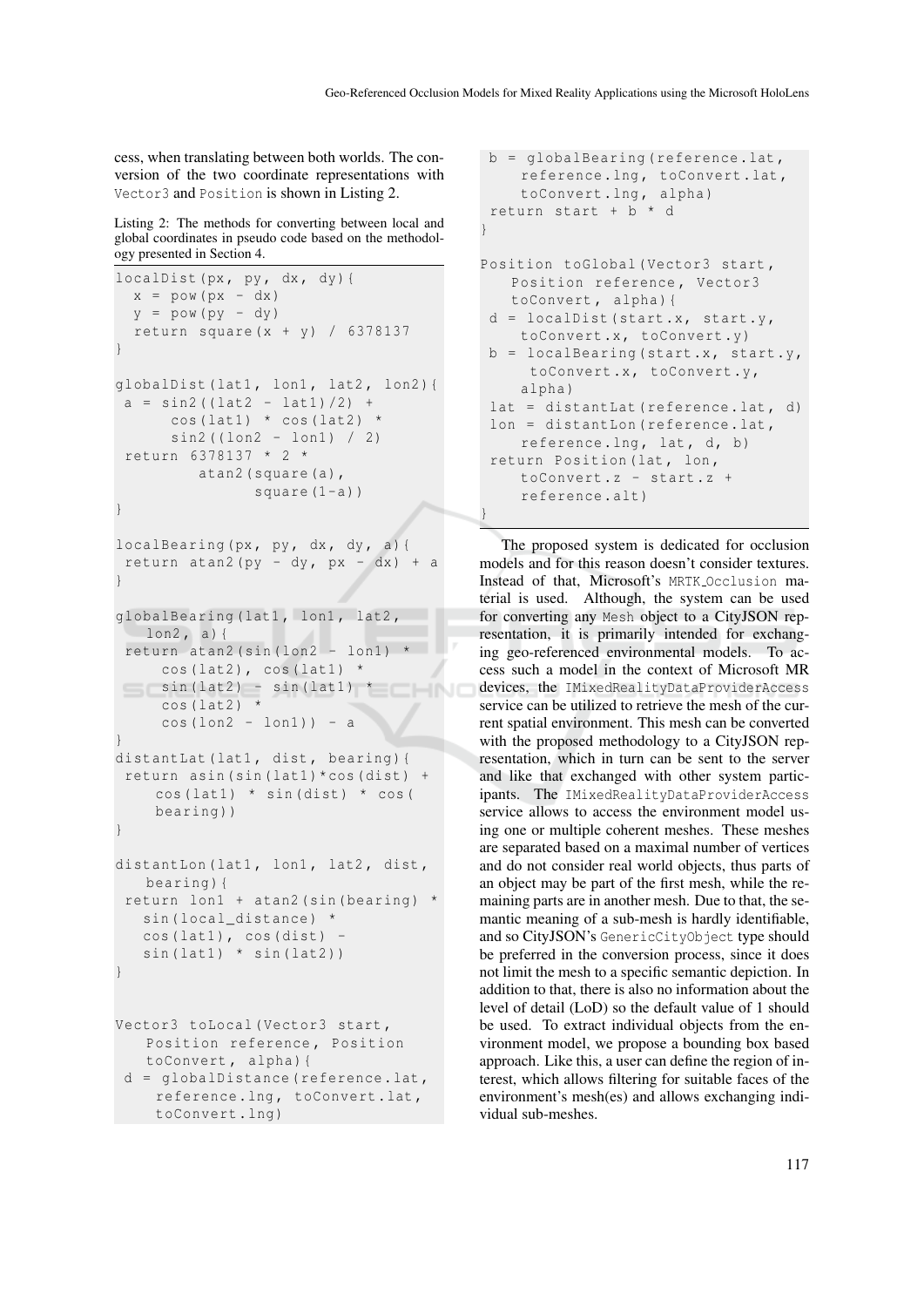

Figure 5: Domain model comparison between CityJSON and Unity in the context of representing object meshes, highlighting the semantically related classes and properties.

#### 5.2 Server

Next to the client application, we propose a server implementation for (I) exchanging and (II) persisting the created CityJSON models. Our reference implementation is based on Python 3.7.9 and utilizes two main frameworks. On the one hand, we are using PyProj (Pyproj4, 2014) in the version 3.1.0 for handling and converting global coordinates, and on the other hand Flask (Pallets, 2010) in the version 1.1.4 to realize the server's RESTful interface. Based on these frameworks, the server handles requests and for this allows to exchange CityJSON model between multiple devices and to manage multiple CityJSON datasets. In the context of accessing models, the server uses two parameters to identify suitable files. First, it uses the dataset name to filter the resulting objects. Since this type of filtering is not always intended, a specialized "all" dataset can be used, which ignores the dataset boundaries. Next to this parameter, a start as well as an end coordinate should be provided to define the region of interest (ROI) in the form of a bounding box. Based on this ROI the server again allows to filter the files based on the geographical extent meta information within the individual CityJSON files. In addition of filtering complete files, the endpoint also offers the possibility of a finer granularity on the level of CityObjects and also on Face level.

These parameters are optional and allow to reduce the amount of transmitted data. While filtering for complete files or objects can be done without any risk, a user has to consider that filtering for faces can dismember the objects and may result in shallow occlusion models.

## 6 EVALUATION

The proposed methodology is evaluated based on a bidirectional conversion functionality to translate a given Unity Mesh object to a CityJsonFile object and back to the Unity representation. After the conversion, we are evaluating the error between the input vertices to the corresponding output vertices. This is done decoupled from the actual target MR platform and from the server in order to be able to exclude possible additional external influences.

This quantitative evaluation is done using multiple three-dimensional models in the form of OBJ files and the EPSG::4326 coordinate (48.30285, 14.28428,  $279.807$ ) as reference point at the origin  $(0,0,0)$  of the local coordinate system. These models are imported to Unity, converted to a geo-referenced CityJSON representation, and afterwards back-transformed to Unity's Mesh representation. Since the conversion process preserves the ordering of individual vertices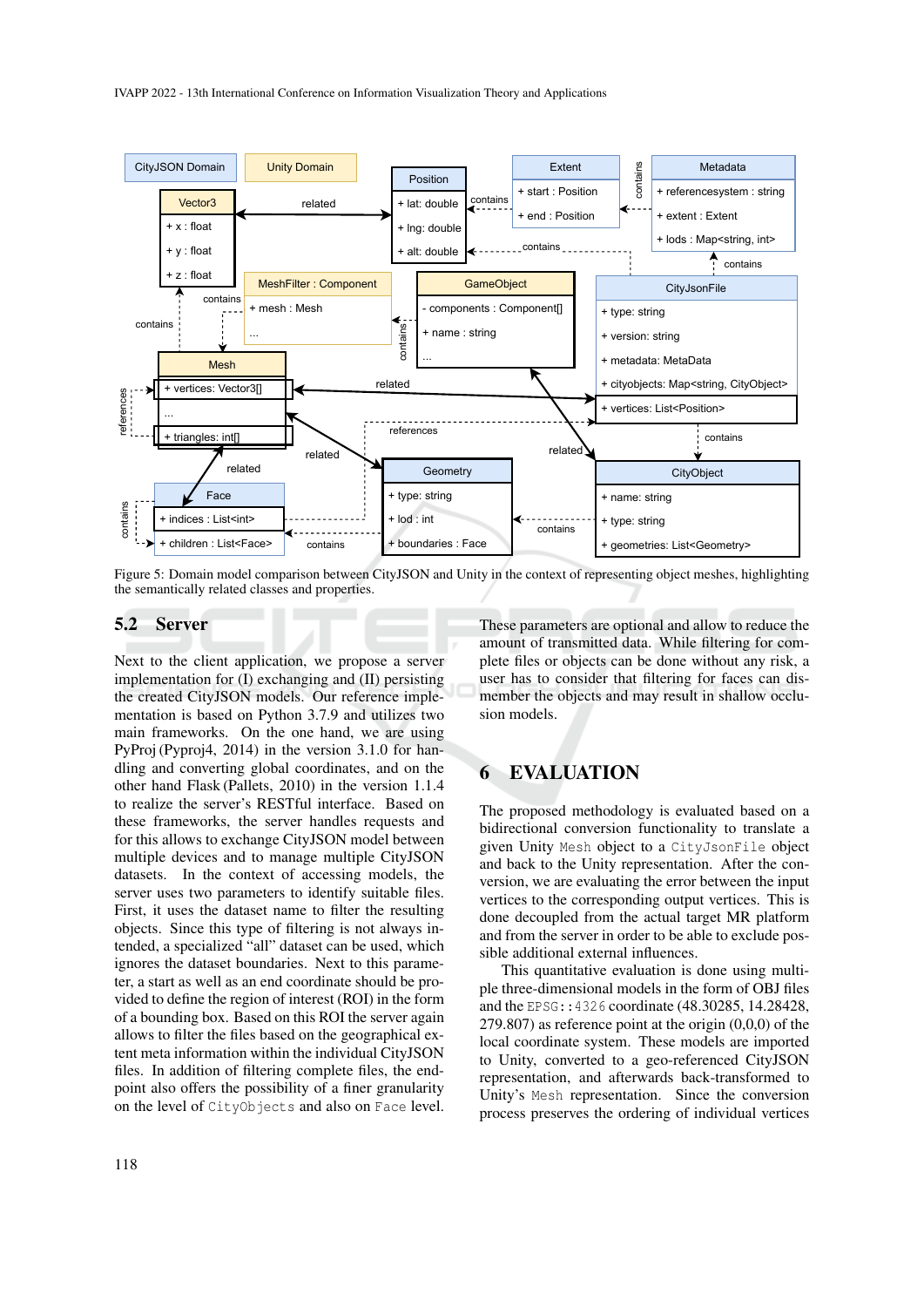|                                                       |          | Min          |        |        | Max |     |     |          |
|-------------------------------------------------------|----------|--------------|--------|--------|-----|-----|-----|----------|
| Object                                                | Vertices | $\mathbf{x}$ |        | Z      | X   | v   | Z   | Error(m) |
| Cube                                                  | 8        | $-0.5$       | $-0.5$ | $-0.5$ | 0.5 | 0.5 | 0.5 | 2.79E-04 |
| <b>Stanford Bunny</b><br>(Turk and Levoy, 1994)       | 2503     | $-0.1$       | 0.0    | $-0.1$ | 0.1 | 0.2 | 0.1 | 1.30E-06 |
| Utah Teapot<br>(Newell, 1975)                         | 3241     | $-3.4$       | 0.0    | $-2.0$ | 3.0 | 3.2 | 2.0 | 3.49E-05 |
| HoloLens Room Model 1                                 | 22805    | $-5.4$       | $-1.9$ | $-6.6$ | 3.0 | 1.7 | 5.5 | 2.89E-05 |
| HoloLens Room Model 2                                 | 67173    | $-4.2$       | $-1.3$ | $-4.5$ | 6.0 | 1.6 | 8.8 | 1.87E-05 |
| <b>Stanford T-Rex</b><br>(Principia Inc., 1997)       | 100002   | $-0.8$       | $-1.3$ | $-2.1$ | 0.8 | 1.3 | 2.1 | 3.90E-06 |
| Stanford Armadillo<br>(Krishnamurthy and Levoy, 1996) | 106289   | $-1.3$       | $-1.1$ | $-1.0$ | 1.3 | 1.9 | 0.8 | 2.48E-06 |

Table 1: Table showing the results of the quantitative evaluation with a minimal error of 1.30E-06 and a maximal one of 2.79E-04 based on the normalized sum of squared errors of the corresponding vertices between the conversion's input and output models.

of the mesh, the distances of every corresponding vertex at index *i* with  $x_1i$ ,  $y_1i$  and  $z_1i$  of the input model and the points of the back transformed mesh with  $x_2$ *i*,  $y_2$ *i* and  $z_2$ *i* can be used for the evaluation based on the Pythagorean theorem as shown in Equation 8. We are using the "sum of squared errors" metric, normalized by the number of vertices, to describe model differences based on the individual point distances, as shown in Equation 9. The results are shown in Table 1 with an error range from 1.30E-06 to 2.79E-04, which can be interpreted as a quadratic offset between the input and output model in meters, i.e. the error is located in a sub millimeter range. This error can be linked to two sources. On the one hand we are using a spheric earth model, when converting between local and global coordinates, with an approximated equatorial circumference of 6378137 meters and ignoring ellipsoidal effects. This is ok for small objects, but the error grows with the spatial expansion of the model. On the other hand, while we are using a double precision for the global coordinates, Unity's local coordinate system is based on a floating point precision. Because of this, the precision is lost, during the conversion between the coordinate systems, which also increases the error.

$$
d_i = \sqrt{(x_{2i} - x_{1i})^2 + (y_{2i} - y_{1i})^2 + (z_{2i} - z_{1i})^2}
$$
 (8)

$$
error = \frac{\sum_{i=0}^{vertices} \sqrt{d_i^2}}{vertices}
$$
 (9)

To visually highlight the influence of the conversion error the input and the converted models are exemplary compared in Figure 6. The shown model is the Utah Teapot (Newell, 1975) from the previous quantitative evaluation. This example shows, that the minimal conversion errors as described in the quantitative evaluation, are not recognizable by the human eye, when using the system.

## **RELATED WORK**

Keil et al. (2021) are utilizing geo-referenced CityJ-SON models in combination with information from OpenStreetMap to create three-dimensional scenarios for Virtual Reality (VR) applications. To do so, the models are once converted with the computer graph-



Figure 6: Visual comparison of the Utah Teapot (Newell, 1975) as input mesh model (left side), that is converted to a CityJSON representation and back-transformed to a mesh model (right side), showing that the minimal errors as described in the quantitative evaluation are visually not recognizable.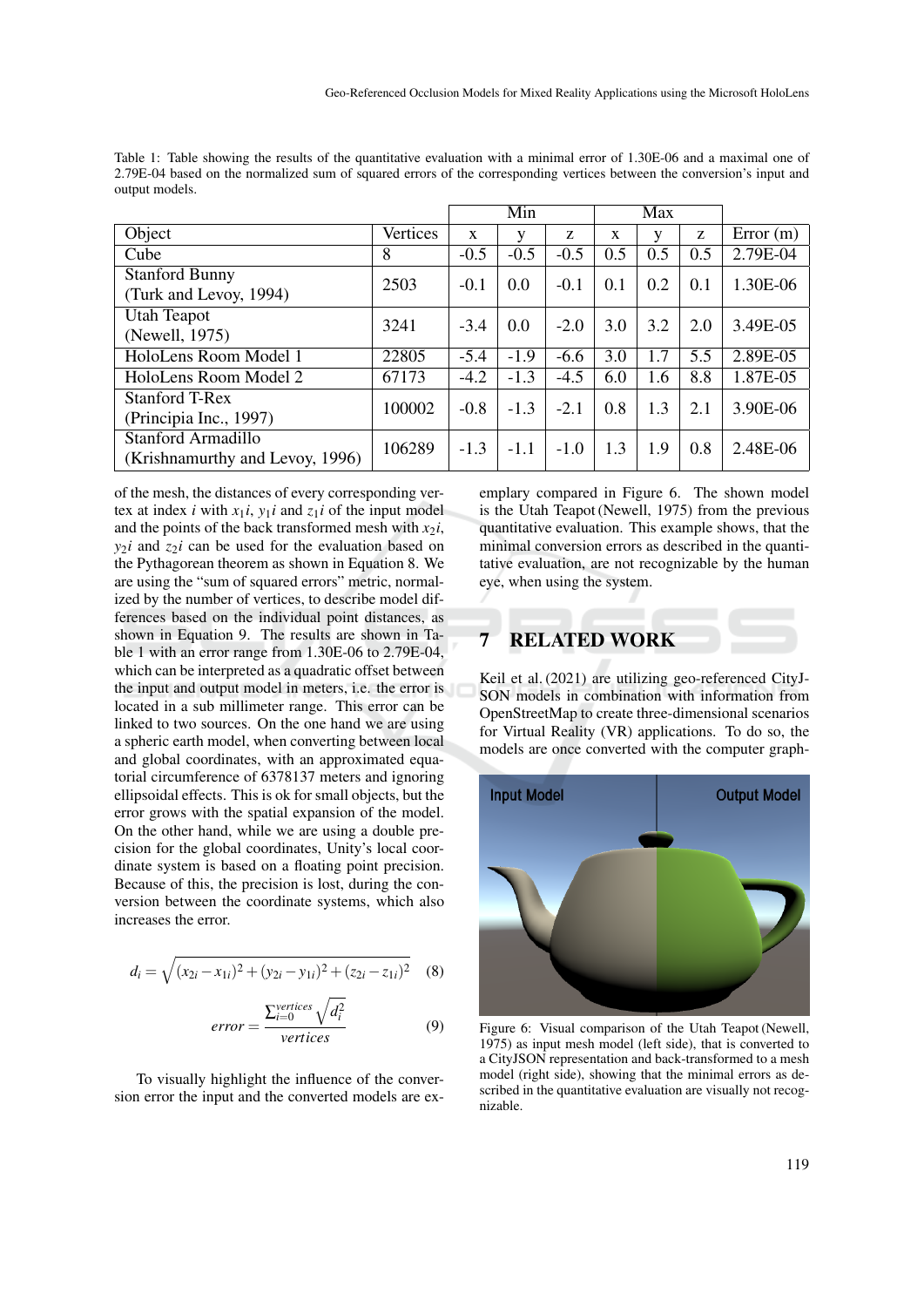ics software Blender and then imported into a Unity application. In contrast to our work, the authors are not transferring global coordinates to local ones within their application during run time and don't use this approach for occlusion calculations. In addition to that, they are not creating and sharing environmental models across devices, but only display existing data sets.

Buyukdemircioglu and Kocaman (2020) present a system for visualizing existing urban structures in combination with future planned buildings based on CityGML representations and VR devices. The aim of the system is the virtual exploration of the future city model and like this deviates from our work, where we are focusing on dynamically creating and sharing environmental models in the context of AR applications.

Blut and Blankenbach (2020) describe a smartphone-based system in the context of civil engineering utilizing CityGML models based on a previously published mobile CityGML AR viewer (Blut et al., 2019). The system is intended for geo-referenced on-site visualization of planned buildings and is focusing on visually estimating a user's pose within the given model by comparing real-world objects with their digital representations. Compared to this work, we are not estimating the pose of the user and are using CityGML, respectively CityJSON only as source for object occlusion and information sharing.

Chalumattu et al. (2020) present an approach for sharing location-based, virtual objects in the context of outdoor AR applications. To do so, the authors use a static city model, that is linked with Microsoft's Spatial Anchor system and additional visual markers for Android devices to real world positions. Based on this basic model and the spatial reference information, a user can place additional virtual objects, which can be shared with other participants. The shared objects are occluded based on the city model. In contrast to our work, Chalumattu et al. don't share dynamically created occlusion models of the user's environment, and also don't incorporate world coordinates.

Multiple publications (Kilimann et al., 2019; Capece et al., 2016; Ghadirian and Bishop, 2008) present the utilization of geographic information systems (GIS) in the context of outdoor AR applications. The introduced methodologies are used to place virtual counterparts at given global positions, retrieved from such services. In contrast to our work, the authors don't exchange concrete 3D geometries, but only position and type information and are placing statically pre-defined models based on this input. In addition to that, the authors focus on sharing objects

for the visualization of e.g. changes in the local vegetation or infrastructural points of interest as electrical power lines instead of dynamically, created occlusion models. Due to the utilization of GIS, the approaches of the before mentioned publications are dependent on the up-to-dateness of the shared information like torn down or new constructed buildings in urban scenarios.

## 8 CONCLUSION

The utilization of the CityJSON format for exchanging spatial information in the context of occlusion models shows promise. The results show that dynamically created geo-referenced three-dimensional geometries can be successfully exchanged over multiple AR and MR devices in the context of outdoor scenarios and occlusion models.

As the accuracy of the placed objects' position is dependent on one reference point, it is only as good as the system providing this information. Which means, that sharing occlusion models across multiple devices, will only result in accurately covered objects, when all participants have exact knowledge about their global position. On basis of the server side filtering methods, the system allows sharing occlusion models within a spatial restricted region of interest, leading to a reduced data volume when accessing the information. Like this, state-of-the-art MR devices such as the Microsoft HoloLens 2 can exchange upto-date environmental information, also with limited network bandwidths.

## 9 OUTLOOK

Due to the promising results of sharing georeferenced occlusion models across multiple Microsoft HoloLens 2 devices, we plan to also incorporate models from different sources as e.g. camera based 3D reconstructions from smartphones or drones. This extension will allow us increasing the size of the available dataset, as well as supported devices, with the aim of improving the occlusion possibilities in outdoor scenarios. Especially, in the area of task force training, this step will allow us creating dynamic training scenarios by integrating not fixed positioned objects such as boxes or barrels. In addition, we also plan to partially reduce the dependency to the global reference position by correcting positional errors based on the comparison of visual features and the used models.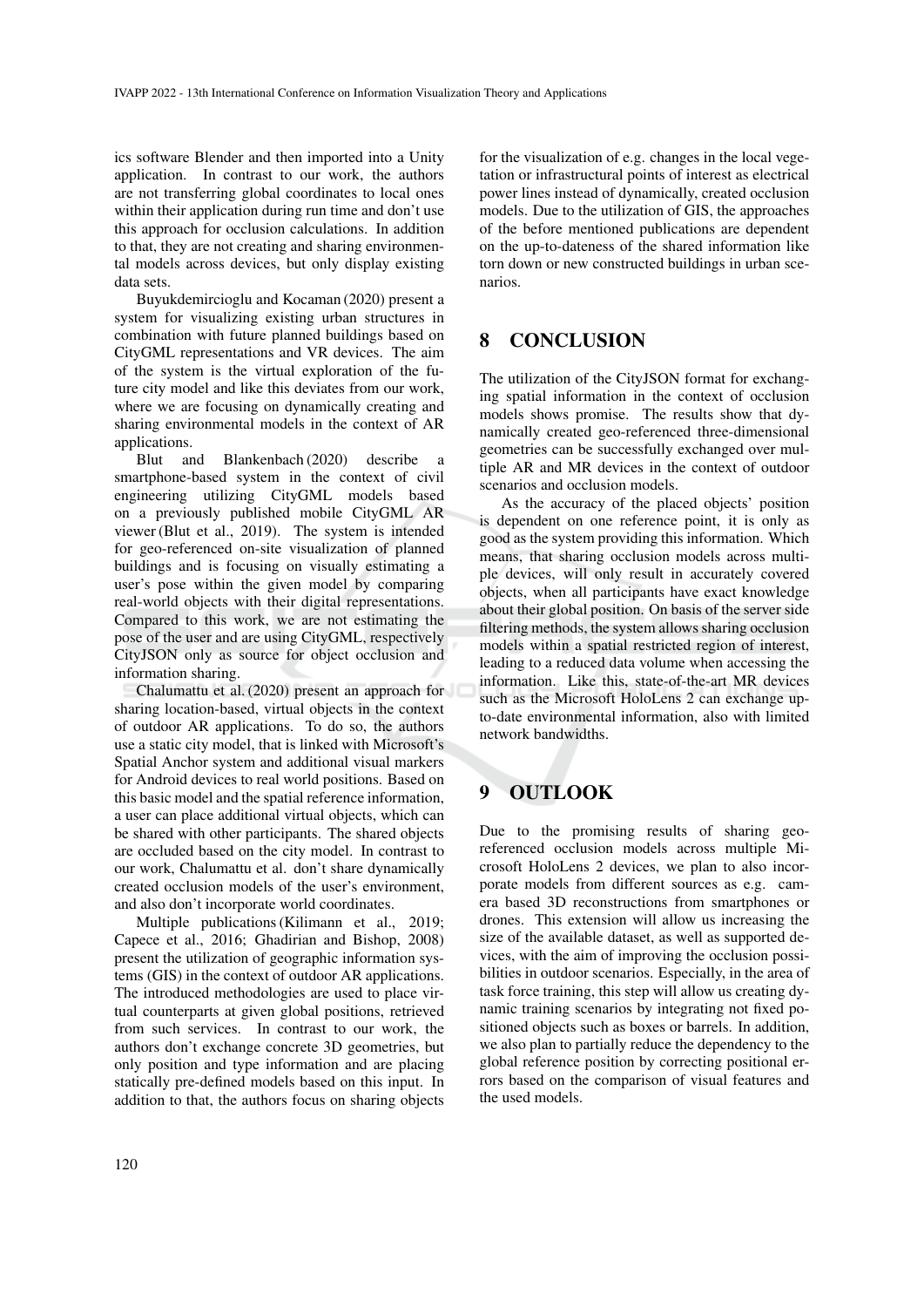### ACKNOWLEDGMENT

Our thanks to the Austrian Research Promotion Agency FFG for facilitating the project *MRCC* with the Small Scale Project funding program (program number: 883742), with research budget provided by the Federal Republic of Austria. The authors also thank their project partners of the Austrian Mixed Reality company Realsim® , especially Thomas Peterseil, Erik Thiele and Mario Voithofer, for the close cooperation and their efforts.

### REFERENCES

- Blut, C., Blut, T., and Blankenbach, J. (2019). Citygml goes mobile: application of large 3d citygml models on smartphones. *International Journal of Digital Earth*, 12(1):25–42.
- Bray, T. et al. (2014). The javascript object notation (json) data interchange format.
- Bray, T., Paoli, J., Sperberg-McQueen, C. M., Maler, E., Yergeau, F., and Cowan, J. (2000). Extensible markup language (xml) 1.0.
- Capece, N., Agatiello, R., and Erra, U. (2016). A clientserver framework for the design of geo-location based augmented reality applications. In *2016 20th International Conference Information Visualisation (IV)*, pages 130–135.
- Chen, J. X. (2003). 3d file formats. In *Guide to Graphics Software Tools*, pages 127–136. Springer New York, New York, NY.
- De Crescenzio, F., Fantini, M., Persiani, F., Di Stefano, L., Azzari, P., and Salti, S. (2011). Augmented reality for aircraft maintenance training and operations support. *IEEE Computer Graphics and Applications*, 31(1):96–101.
- Fielding, R. T. (2000). *Architectural styles and the design of network-based software architectures*. University of California, Irvine.
- Gavish, N., Gutiérrez, T., Webel, S., Rodríguez, J., Peveri, M., Bockholt, U., and Tecchia, F. (2015). Evaluating virtual reality and augmented reality training for industrial maintenance and assembly tasks. *Interactive Learning Environments*, 23(6):778–798.
- Ghadirian, P. and Bishop, I. D. (2008). Integration of augmented reality and gis: A new approach to realistic landscape visualisation. *Landscape and Urban Planning*, 86(3):226–232.
- Gröger, G. and Plümer, L. (2012). Citygml–interoperable semantic 3d city models. *ISPRS Journal of Photogrammetry and Remote Sensing*, 71:12–33.
- Haas, J. (2014). A history of the unity game engine. *Diss. WORCESTER POLYTECHNIC INSTITUTE*.
- Haleem, A., Javaid, M., Goyal, A., and Khanam, T. (2020). Redesign of car body by reverse engineering technique using steinbichler 3d scanner and projet 3d

printer. *Journal of Industrial Integration and Management*, page 2050007.

- Heinz, E., Eling, C., Wieland, M., Klingbeil, L., and Kuhlmann, H. (2015). Development, calibration and evaluation of a portable and direct georeferenced laser scanning system for kinematic 3d mapping. *Journal of Applied Geodesy*, 9(4):227–243.
- Hübner, P., Clintworth, K., Liu, Q., Weinmann, M., and Wursthorn, S. (2020). Evaluation of hololens tracking and depth sensing for indoor mapping applications. *Sensors*, 20(4):1021.
- Ingrassia, P. L., Mormando, G., Giudici, E., Strada, F., Carfagna, F., Lamberti, F., and Bottino, A. (2020). Augmented reality learning environment for basic life support and defibrillation training: Usability study. *Journal of Medical Internet Research*, 22(5):e14910.
- Izadi, S., Kim, D., Hilliges, O., Molyneaux, D., Newcombe, R., Kohli, P., Shotton, J., Hodges, S., Freeman, D., Davison, A., et al. (2011). Kinectfusion: real-time 3d reconstruction and interaction using a moving depth camera. In *Proceedings of the 24th annual ACM symposium on User interface software and technology*, pages 559–568.
- Javaid, M., Haleem, A., Pratap Singh, R., and Suman, R. (2021). Industrial perspectives of 3d scanning: Features, roles and it's analytical applications. *Sensors International*, 2:100114.
- Kaplan, A. D., Cruit, J., Endsley, M., Beers, S. M., Sawyer, B. D., and Hancock, P. (2020). The effects of virtual reality, augmented reality, and mixed reality as training enhancement methods: a meta-analysis. *Human factors*, page 0018720820904229.
- Kaplan, E. D. and Hegarty, C. (2017). *Understanding GP-S/GNSS: principles and applications*. Artech house.
- Khronos Group Inc. (2008). Collada overview the khronos group inc. https://www.khronos.org/collada/. (Accessed on 07/22/2021).
- Kilimann, J.-E., Heitkamp, D., and Lensing, P. (2019). An augmented reality application for mobile visualization of gis-referenced landscape planning projects. In *The 17th International Conference on Virtual-Reality Continuum and its Applications in Industry*, pages 1– 5.
- Kingsland, K. (2020). Comparative analysis of digital photogrammetry software for cultural heritage. *Digital Applications in Archaeology and Cultural Heritage*, 18:e00157.
- Krishnamurthy, V. and Levoy, M. (1996). Fitting smooth surfaces to dense polygon meshes. In Fujii, J., editor, *Proceedings of the 23rd Annual Conference on Computer Graphics and Interactive Techniques, SIG-GRAPH 1996, New Orleans, LA, USA, August 4-9, 1996*, pages 313–324. ACM.
- Ledoux, H., Ohori, K. A., Kumar, K., Dukai, B., Labetski, A., and Vitalis, S. (2019a). Cityjson: A compact and easy-to-use encoding of the citygml data model. *Open Geospatial Data, Software and Standards*, 4(1):1–12.
- Ledoux, H., Ohori, K. A., Kumar, K., Dukai, B., Labetski, A., and Vitalis, S. (2019b). Datasets — cityj-